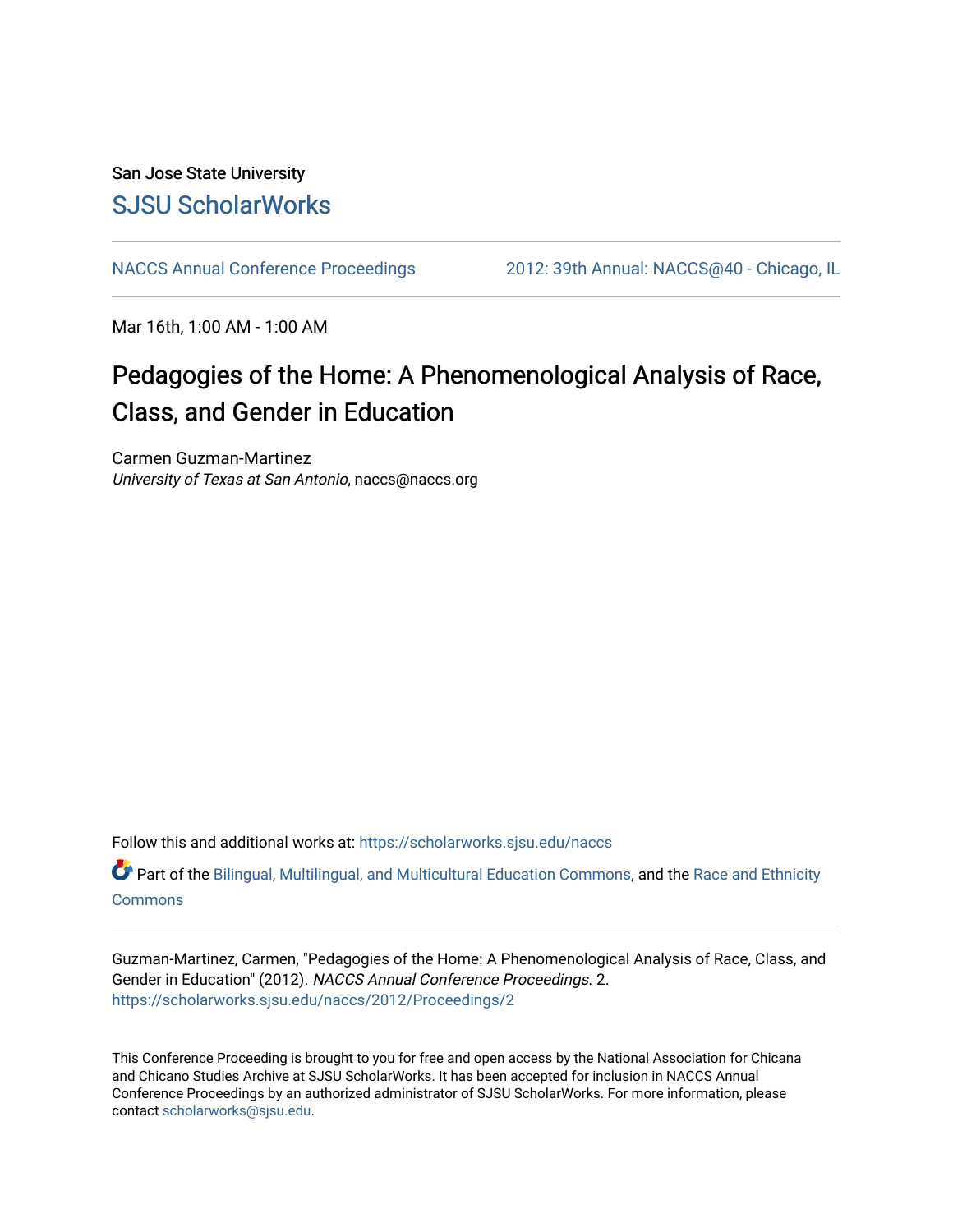## NACCS 39 • Student Plenary • Chicago, IL • Palmer House Hotel

Pedagogies of the Home: A Phenomenological Analysis of Race, Class, and Gender in Education

Carmen Guzman-Martinez University of Texas, San Antonio Frederick A Cervantes Student Premio Recipient, Graduate Submission

 Going up and down the block was one thing, but taking the first curve, out of sight of Mom and the house, was another. I was scared of riding on Sarah Street. Mom said hungry dogs lived on that street, and red anger lived in their eyes. Their throats were hard with extra bones from biting kids on bikes…(Gary Soto, 1993, p. 231)

 In his story, The Bike, Gary Soto (1993) describes his desire as a young boy to leave his front yard and explore his neighborhood. His mother tells him a *cuento* or story about the "hungry" dogs that wait for disobedient children. By telling Soto (1993) this *cuento*, his mother attempts to keep him within the realm of her watchful eye. In her story, the "hungry" dogs are a metaphor for the dangers that await the young Soto if he leaves the safety of his home. Likewise, the research in Chicana/o Studies describes how Latina/o parents impart *cuentos*, *consejos* (advice), and notions of *respeto* (respect) to their children. In this paper, I provide a phenomenological analysis of an interview that I conducted with Mr. Hernandez, the parent of Victoria and Edward Hernandez.

His experiences illuminate not only his educational experiences but the ways in which he has tried to create and provide new opportunities for his children's education. From his experiences it is evident that there remains a breakdown in communication between Chicano families and schools. According to Mr. Hernandez this lack of communication is one of the primary reasons why he has chosen to seek assistance from a community center. His counternarrative explicates how the Gus Garcia Community Center and the pre-college program it hosts, the College Éxito Program (College Success Program) addressed his concerns about college and how that differed from his children's school. In my phenomenological analysis, I provide a horizontalization of the themes related to "funds of knowledge" (Moll, Amanti, Neff, and González, 1992) experiences in the home and school, how the College Éxito Program assisted this particular family, and the aspirations that Mr. Hernandez has for his two children.

#### **Significance of the Study**

My study will describe the agency of one Chicano family and the efforts of the father to assist his children in their pursuit of higher education. The focal participant, Mr. Hernandez, like many Chicana/os respond to school policies and practices and income disparities by seeking out community based centers that will assist them in matriculating to higher education and by drawing upon their "home pedagogies" (Delgado Bernal, 2001). In this context this study agrees with Pedraza and Rivera (2005) of the National Latino/a Education Research and Policy Project (NLERAP) who argue that the "miseducation" of Latinos is often seen as the sole failure of the group. Yet, the position of the NLERAP holds that "…U.S. public schools are miserably failing Latino/a students" (p. 4). This sentiment supports Ochoa's (2004) contention that the "structure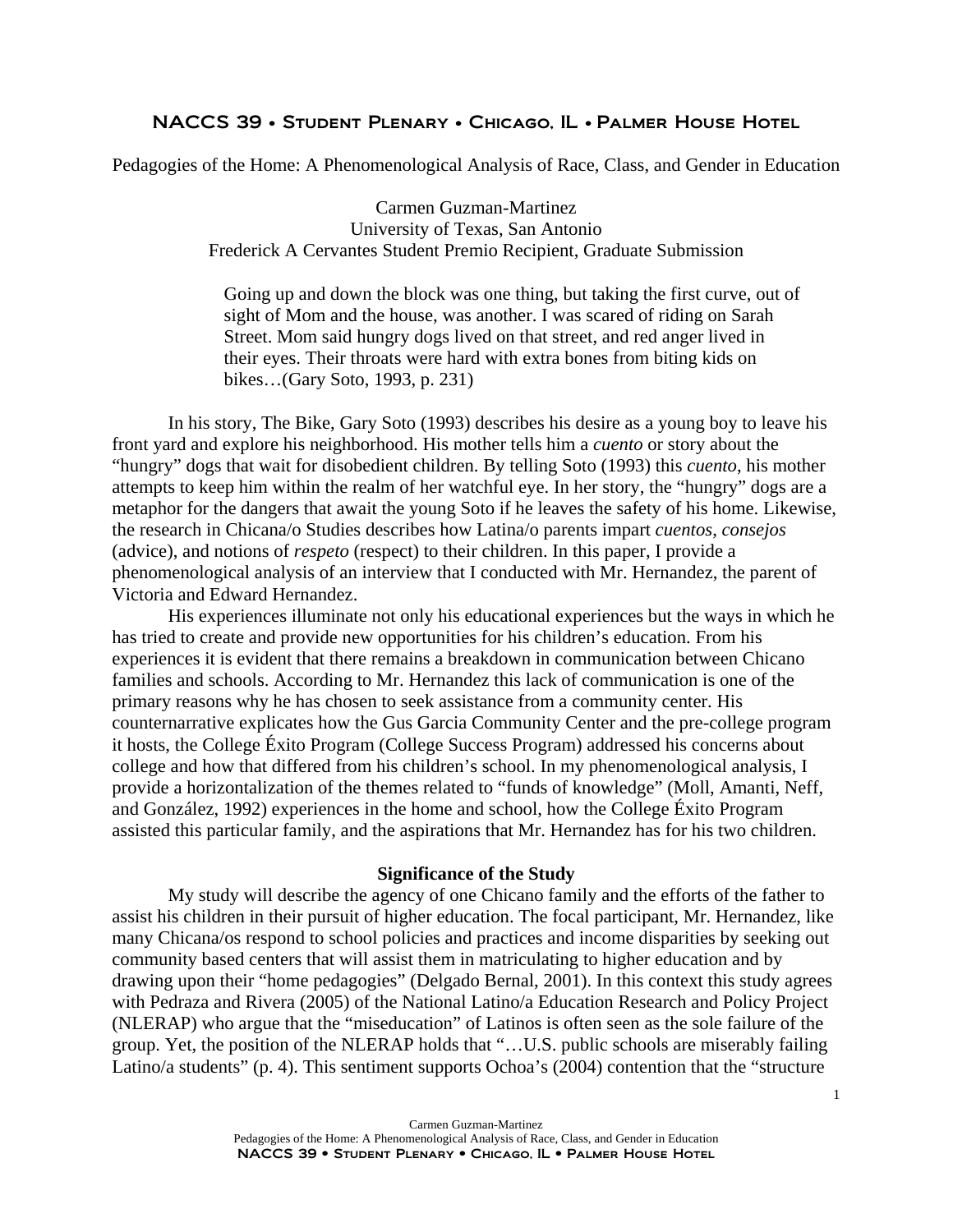of schools, their policies, and their practices mirror and reproduce the dominant values, ideologies, and inequalities apparent in the social, political, and economic structures of the United States" (p. 14). For Chicana and Chicano students in schools today, this impacts their identity, their beliefs about culture and education, and their life chances (Delgado-Gaitan, 2004; Ochoa, 2004; Pizzaro, 2005). Finally, as the title of this study suggests, Delgado Bernal (2001) contends the "pedagogies of the home," of Chicana/o families, is important to consider when discussing their lived experiences. Delgado Bernal (2001) defines pedagogies of the home as "the communication, practices and learning that occur in the home and community…and serve as a cultural knowledge base that helps Chicanas…negotiate the daily experiences of sexist, racist, and classist microaggressions" (p. 624). The Hernandez family believed very strongly in the "pedagogy of the home"; their "pedagogy of the home" greatly influenced how and what they understood about school, teachers, higher education, gender, and employment. As their counternarratives explicate, their worldview was different from the school's understanding of success and communication.

Considering this, my study extends upon the work of Chicana and Chicano scholars whose ontological perspectives situate the lived reality of Chicana/o families within a sociohistorical context so as to challenge and dismantle deficit perspectives that erroneously maintain a fatalistic and deterministic explanation of school failure due to cultural deprivation (Valencia, 1997; Donato, 1997; Solórzano & Yosso, 2001; Lopez, 2003; Flores, 2005). By culling the lived experience of Mr. Hernandez, this phenomenological approach describes his family's experiences in school and describes their resiliency. It also describes how their cultural capital of *consejos* (moral advice)*, cuentos* (stories)*, educación* (more than education), *respeto* (respect), and funds of knowledge is imparted from generation to generation (Moll, Amanti, Neff, & González, 1992; Valdés, 1996; Zentella, 1997; Delgado-Gaitán, 1994, 2004; Villenas & Moreno, 2001; González & Moll, 2002).

#### **Purpose of the Study**

The purpose of this phenomenological approach is to describe the educational experiences for a family participating in a pre-college program in San Antonio, Texas. Education is defined by participants as their experiences at home, in school, and in the pre-college program. Considering the sociohistorical context of education for Chicana/os, this study employs the term "Chicana/o" for the participants. The belief that calling oneself Chicano equates with a "political act" is significant because this study also utilizes-two theoretical frameworks, Critical Pedagogy (McLaren, 2007) and Chicana Feminist Epistemology (Delgado Bernal, 1998). Both frameworks provide a critical lens to understand discrimination in this study; the experiences with discrimination were reported by the participants. This study's purpose is to illuminate students' educational experiences by sharing how they used forms of cultural capital and their families' funds of knowledge so that they were successful in navigating the Chicano educational pipeline (Yosso and Solórzano, 2006). The educational pipeline is a conceptual outline of how many Chicana/o students complete high school and higher education.

### **Research Questions**

The central question driving this study is: Considering the sociohistorical context of schooling for Chicanos in the U.S., what are the educational experiences of the one Chicano family? How do race, class, and gender play into those educational experiences?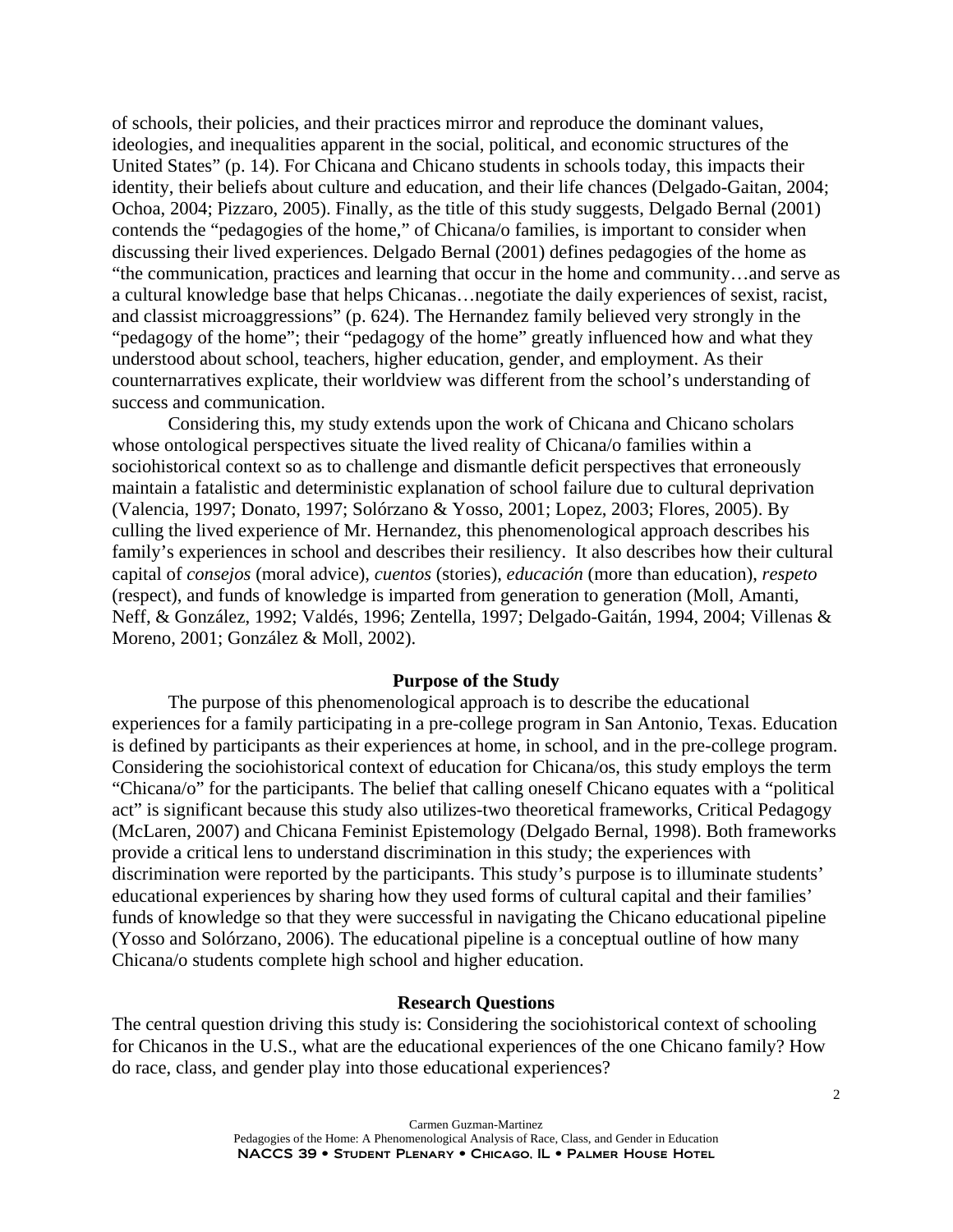## **Methodology**

In my phenomenological approach, I followed Creswell (1998) methodology for phenomenology analysis. According to Creswell (1998), the data analysis of the phenomenology in this study is a "psychological approach" which focuses on the "meaning of experiences" of "individuals" not an entire group (p. 53). To collect my data, I utilized ethnographic methods of participant observation and structured and unstructured interviews. In this context, utilizing a feminist framework for ethnographic research, I conducted what is known as participatory research or participant-oriented research (Glesne, 1999). For my study, I collected data from October 2009 to April 2011. By detailing the lived experiences of "individual cases," I was able to conduct longer interviews and spend quality time with the family. To understand his family's experiences, I drew upon the work of Elenes (2006) who used a counternarrative in her work as a tool for presenting "…alternatives to contemporary hegemonic discourses of race, class, gender, and sexuality" (p. 15). This study aims to offer a different perspective and new method regarding the educational experiences of Chicana/o high school students and their families. As I investigated the themes, the "discourses of race, class, gender, and sexuality" were a part of my theoretical lens for interpretation. Finally I found that working with my participants over a two year period, helped in the formation of our relationship of trust or *confianza.* 

#### **Delimitations/Setting**

I collected data at a community center located in San Antonio, Texas. The community center hosted a pre-college program for high school students. It is important to note that while this phenomenological approach is situated within the broader sociohistorical context of Chicano/Latino education, this study *does not aim to generalize to the whole Chicano/Latino student population regarding strategies for schooling success*. By focusing on one focal family and a community center I provide some ways for understanding the process of navigating the road to educational success. The goal of interviewing Mr. Hernandez, the father, was to understand the family experiences at home, in school, and in the community center

#### **Data**

My initial contact with Mr. Hernandez began with his daughter, Victoria, in the fall of 2009. I met Victoria and her brother, Edward, a year before during a mentoring session. Mr. Hernandez is very tall and stocky standing just above 6'0 and around 250 pounds. He has a friendly smile surrounded by a large beard. Victoria informed me that some people found her father very intimidating because of his stature, but she assured me that he was also a very loving person. Upon meeting him, I realized what a kind personality he had and that he was a very caring parent. Mr. Hernandez explained that he was born and raised in San Antonio. He attended schools in the Garrett Independent School District during the 1970s and 1980s. His mother, a U.S. citizen, had a third grade education. She worked in a cafeteria in a local hotel. His father, a Mexican citizen born in Monterrey, Mexico received his U.S. citizenship by the time Mr. Hernandez "met him". From my understanding he "met" his father as a young child. Spanish is the first language of Mr. Hernandez.

 Mr. Hernandez is a single father of two children, although he has a small child from a different relationship. A single father since Victoria was six and Edward was four, his approach in the upbringing his children, the "pedagogy of the home" he employs is to try to maintain an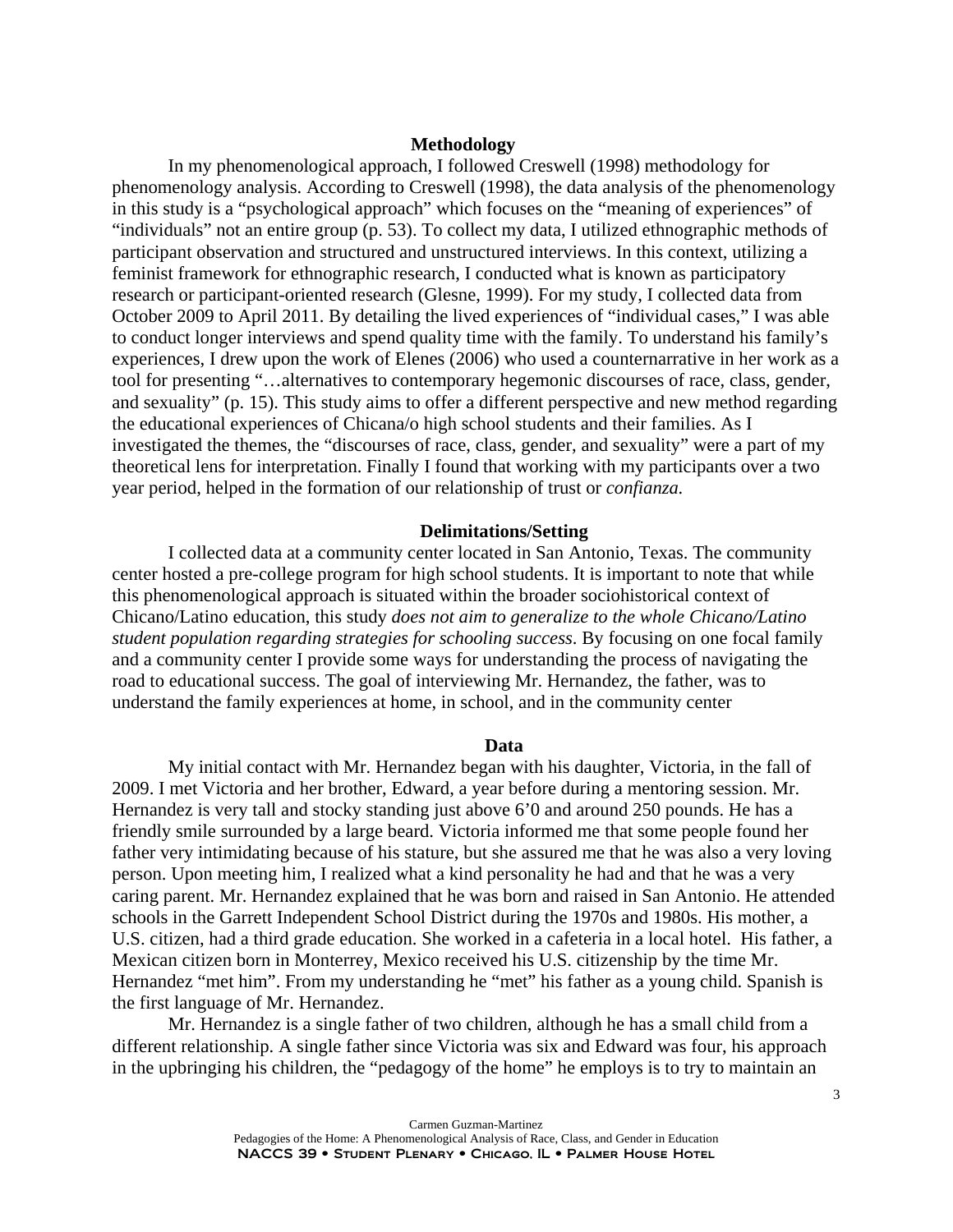environment of being "positive." "I tell them, if you want to have good grades in college, then study. When you don't study, you don't have anything. That's how life is. You work hard for what you want. Then you get it." The *consejo* of "hard work" is meant to motivate his children. By teaching them to study and to work hard in school, he hopes that his children will be able to attain more than he did in school such as college. Mr. Hernandez is practicing what Villenas and Deyhle (1999) describe in their research, that *consejos* will guide his children to make "good decisions" regarding their academics and life.

He explains that in addition to helping his children have access to college his other goal is "…for them to be self sufficient. That they don't ask for money from anybody, so that they can have a good job and a good education. My hopes for my kids are to be independent. They know how to wash and cook." Mr. Hernandez's notion of education mirrors what Valdés (1996) found in her study with Latina/o families. She states that the "hopes and dreams" of her participants "…might not seem much at all. Their dreams had little to do with success or achievement as it is generally defined in this country, and their hopes had a great deal to do with simply, raising good responsible human beings" (Valdés, 1996, p. 182). For her participants, "mainstream" notions about success concerning school were valued just as Mr. Hernandez values education, however, based on their experiences raising productive and hard working adults was just as important. It is significant that Mr. Hernandez mentions the ability of his children to be "self independent," "have a good job," "know how to wash and cook," and "to cook poor" because Valdés (1996) describes that her participants stated that they wanted their children to "have all the basic necessities" (p. 182). Finally, the participants in Valdes' (1996) study also expressed that they did not want their daughters to become pregnant prior to marriage. While Mr. Hernandez does not explicitly state this, Victoria his daughter, described in her interview a time when he made her take her little brother (age four) to college all day. By taking him to school and being responsible for him over a twelve hour period, she stated that she knew this meant that he did not want her to become pregnant. Pregnancy would alter plans of self-sufficiency; as Valdés' (1996) writes good parents keep their children on the right path. For Mr. Hernandez, teaching his children to be "successful" meant that they stay on the right path by working hard, going to school, learning particular skills like cooking and cleaning, and having a good job so that they don't depend on him as adults. This can also be attributed to Mr. Hernandez experience with his sister that left home, became pregnant, and then returned to his mother's house so that the family could assist her. Mr. Hernandez's *consejos* to his daughter is significant because it illuminates Valdés' (1996) summary of her participants' goals for their children:

- (1) They were concerned about the physical survival and health of their children;
- (2) They were concerned with developing their children's capacity to make a living; and
- (3) They were concerned with developing their children's behavioral capacities for maximizing the cultural values central to them. (p. 188-189)

Mr. Hernandez is very "concerned" with the survival of his children and that their educational goals and achievements ultimately lead to a practical profession that will aid in their independence. Finally, his children must maintain *respeto* or respect for all adults in particular teachers.

 While his children are in school, Mr. Hernandez provides everything that they need so that their only job is to go to school. He believes that they "pay him back" by "sticking to their academics and rules" and by "studying." When his children follow these guidelines, Mr.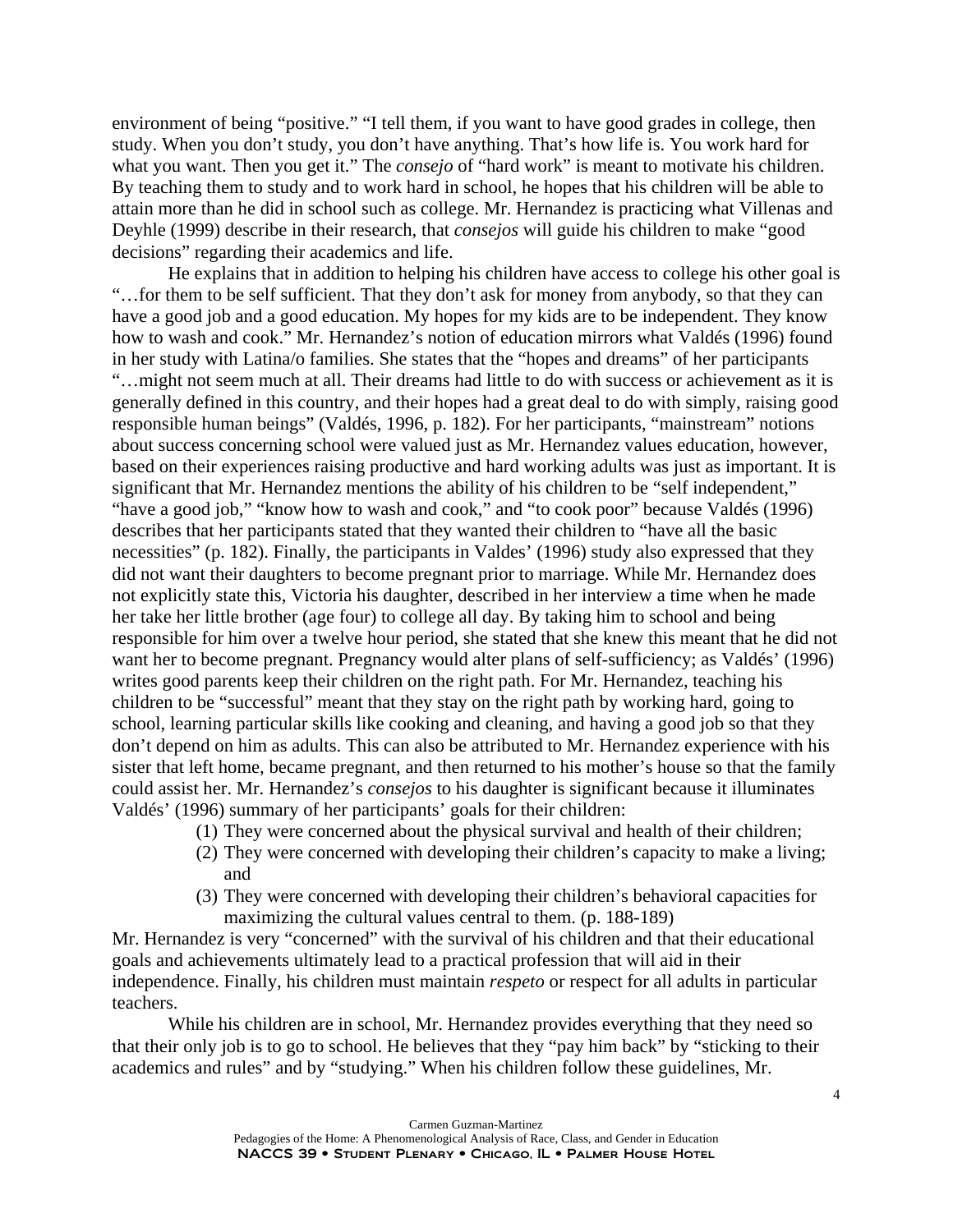Hernandez believes that it ensures that they will be prepared for any experience that they may encounter in life. He explained this idea as he was speaking about his daughter: "I tell her there's going to come a time when you want this or that. You learn to work for it. I'm here today gone tomorrow. You're eighteen years old. You're a young adult and if you don't go by my rules, there's the door. If you think it's going to be easy to walk out that door it's not…you have no body."

 Mr. Hernandez's description of his expectations and "rules" echo Valdés' (1996) discussion of "*respeto*" in her study. In her study and in my study, *respeto* is not simply a Westernized view of "respect," rather Valdés (1996) defines *respeto* "…involves functioning according to specific views about the nature of the roles filled by the various members of the family (e.g., husband, wife, son, brother). It also involves demonstrating personal regard for the individual who happens to occupy that role" (p. 130). Further, Valdés (1996) found that parents defined *buenos hijos* (good sons and daughters) as "…considerate, obedient, and appreciative of their parents' efforts" (p. 131). Mr. Hernandez explains that discipline and *respeto* means following his rules and being "obedient" by completing homework, studying, and doing other chores, like cooking and cleaning. Like Valdés (1996) found, it is expected that the children in the Hernandez family maintain a high level of respect for their father, since he is also fulfilling the role of a mother. To "appreciate" his efforts means that they do not question this. If they do question it or disagree with it, he reminds them that they can leave his home. *Respeto* coupled with a *consejo* is evident in the line: "If you think it's going to be easy to walk out that door it's not…you have no body."

 However, this does not mean that the children, in particular, Victoria always agreed with her father's role and expectations. Her father's rules became a point of contestation. Over the course of 2011, Victoria tested her father's rules. When the rules became too confining, she left her home. As he had said, he wanted his daughter to attain self sufficiency and independence. Higher education would provide that independence. When his daughter began to use those very skills and tools, he provided her with, he disagreed. Perhaps, he felt it was too much independence. This strife is examined by Ruiz (1998) in her book, *From Out of the Shadows*.

 Ruiz (1998) writes that within the Chicano family, "…young women, perhaps more than their brothers, were expected to uphold certain standards" (p. 54). The standards that Ruiz (1998) describes are from the socialization of women in the early  $20<sup>th</sup>$  century. Examples of parent standards for Chicana women during this time were conservative clothing, maintaining "purity," and traveling in the company of a chaperone. While Victoria did not have these specific types of standards, she explained in her interview that her father did express concerns over boyfriends and pregnancy. Yet, as Ruiz (1998) writes, when parents "assumed" that their standards would be deemed "unquestionable" teens "rebelled" and "intergenerational tensions flared along several fronts" (p. 54). Ruiz (1998) argues that when this happened "...young women had three options: they could accept the rules set down for them; they could rebel; or they could find ways to compromise and circumvent traditional standards" (p. 59). While Victoria was a senior in high school, she accepted her father's rules. When she graduated and entered college, she "compromised" with her father's rules by not staying out late, consulting with him about her classes, and looking after her younger brothers. However, as she became more independent, she no longer accepted nor compromised. She rebelled by leaving her father's home, finding a place of her own and began to work. Her decision to become "self-sufficient" sheds light into the ways that she maintained her father's notions of *respeto*.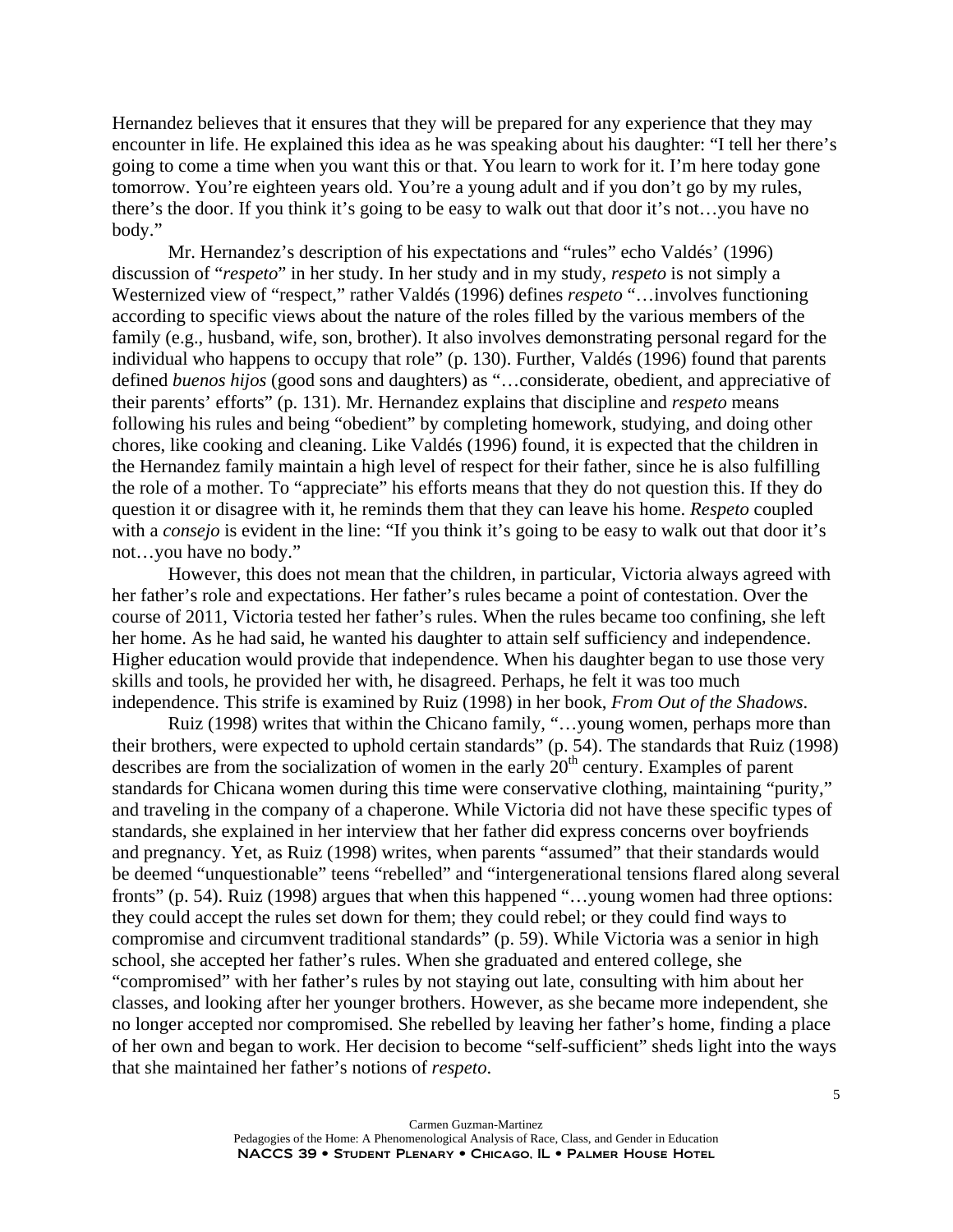Mr. Hernandez's views on respeto were: "The reflection of being a good parent is my kids grow up to be respectful people." It may be interpreted that as long as his children abide by his rules, they are "respectful" and he is then viewed as a "good parent." Yet, Victoria still embodies all of the ideas he has about an obedient, caring, and respectful daughter. Despite leaving her father's home, she continues to monitor her brother, Edward's grades, she communicates with Edward's teachers about his academics, she volunteers at least once a week at College Éxito Program, she is still in college, she works, and she does not speak badly about her father. What remains uncertain is whether or not she will be able to manage all of this over a long period of time and still complete her goals of applying to law school and ultimately becoming an attorney. It is important to note that these aspirations were supported by the College Éxito Program and not by the students' schools.

 Mr. Hernandez explained the reasons why he felt his children's schools did not support their educational goals. He also explained how the community based pre-college program differed from his children's school. "Now a days...school sucks even worse than what I went through." This statement provides a lens to understand Mr. Hernandez's frustration with teachers and what he felt was a lack of college advising in his children's school. It is important to note, that Mr. Hernandez and his feelings were not meant in a hateful or vengeful manner, rather, he made it a point to stress that he views teachers "as another parent" and that if his role as a parent meant raising good and "respectful" children then "…I see that and I put that same philosophy as a student. If a kid becomes a genius or is smart it's because of what the teacher has taught them. In many ways to think outside of the box." However, he concluded "…but nowadays you don't have that. You don't have that at all."

#### **Horizontalization**

 In the table below, I have created a chart that illustrates the ways that Mr. Hernandez imparts funds of knowledge to his children. My findings reflect the research on Latina/o socialization in which *consejos*, *cuentos*, and *respeto* are the main ways that children learn their place in the home and the world. The table shows that Mr. Hernandez utilizes *consejos* the most in order to motivate his children. As he stated in the interview, when he became a single father, he began to think of ways to "push" his children so that they could have opportunities he was never given. It may be inferred that *consejos* are used to "push" his children in the right direction. *Cuentos* are also important because the themes of his stories come from his personal experiences. By sharing them, he hopes that they will reinforce the *consejos*; perhaps it will concretize his words and his children will respond. Finally, *respeto* may be seen as the guiding path. By following this path, his children are more likely to make wise decisions and in turn attain the goals of becoming self sufficient.

#### Table 1

| <b>Cuentos (Stories)</b>  | <b>Consejos (Advice)</b>                     | <b>Respeto</b> (Notion of   |
|---------------------------|----------------------------------------------|-----------------------------|
|                           |                                              | respect)                    |
| -Growing up poor          | -Don't let anyone manipulate                 | -Be positive                |
| -Living in public housing | you                                          | -Don't ask anyone for money |
| -Surviving family and     | - When you don't study you don't get nothing | -Abide by home rules        |
| neighborhood violence     | -You work hard for what you want             | -Abide by school rules      |
| -Struggling in school     | -Set goals                                   | -Study hard                 |
| -Joining the military     | -Be self sufficient                          | -Work hard                  |

*Hernandez Family Funds of Knowledge*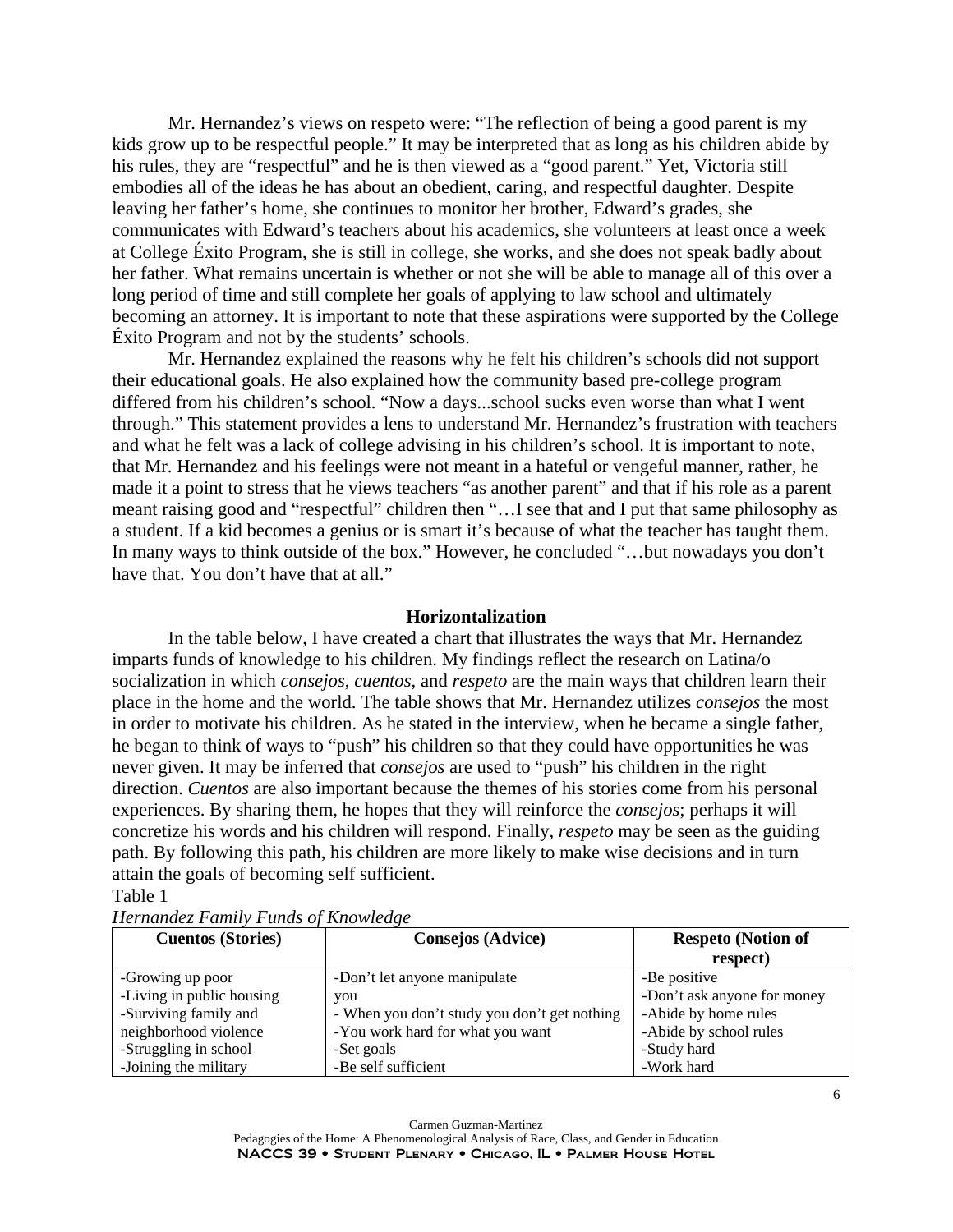| -Difficulties of being a single | -Be your own person                             | -Complete homework        |
|---------------------------------|-------------------------------------------------|---------------------------|
| father                          | -Get an education                               | -Being helpful around the |
| -Financially helping immediate  | - Parent's job is to get you from the back door | house                     |
| and extended family members     | to that front door and open it                  | -Respect family           |
|                                 | -Find a practical job                           | -Respect teachers         |
|                                 | -No body is going to do it for you              |                           |
|                                 | -You have to be prepared for everything good    |                           |
|                                 | and bad                                         |                           |
|                                 | -Parents are here today, gone tomorrow          |                           |

## **Schooling Experience-Mr. Hernandez**

 In the table below, I have outlined the negative schooling experiences of Mr. Hernandez during the 1970s and the 1980s. Cummins (2005) model of coercive power is utilized for this analysis because it illuminates the sociohistorical context of education for Chicana/o families for this family in San Antonio. In the historical context of education for Chicana/os, racism was prevalent in schools during the 1960s and 1970s. In the 1980s, *de jure* segregation was also prevalent in Texas and Mr. Hernandez's experience is a testament to that discrimination. According to Mr. Hernandez's counternarrative, his schooling experiences mirrored what the literature has outlined as the "miseducation" of Chicana/o families. Table 2

| <b>Educational</b>                                                                                            | <b>Cultural</b>                                            | Power-                                                                                                                                                                                         | <b>Possibilities-</b>                                                                                                                                                                                                                                                                                                      | <b>Assumptions-</b>                                                                                                                                                                                                                                            |
|---------------------------------------------------------------------------------------------------------------|------------------------------------------------------------|------------------------------------------------------------------------------------------------------------------------------------------------------------------------------------------------|----------------------------------------------------------------------------------------------------------------------------------------------------------------------------------------------------------------------------------------------------------------------------------------------------------------------------|----------------------------------------------------------------------------------------------------------------------------------------------------------------------------------------------------------------------------------------------------------------|
| <b>Experiences</b>                                                                                            | Capital                                                    | Coercive                                                                                                                                                                                       | <b>Closed</b>                                                                                                                                                                                                                                                                                                              | <b>Deficit</b>                                                                                                                                                                                                                                                 |
| -Family<br>violence<br>-Neighborhood<br>violence<br>-Bilingual<br>-Joined military<br>-Flunked first<br>grade | -Dominant<br>-Resistant<br>-Navigational<br>-Inspirational | -Brothers and<br>father abused him<br>-Lived in public<br>housing<br>-Hitting, spanking,<br>pinching by White<br>teachers<br>-De jure<br>segregation<br>-Tracked<br>-No bilingual<br>education | -Physical and verbal abuse<br>made him leave mother<br>-Mother was head of<br>household and underpaid<br>-Teachers did not want to<br>speak Spanish<br>-Education was inequitable<br>-Never given guidance or<br>information about college<br>-Always in trouble in<br>school<br>-Teachers did not wan to<br>deal with him | -Brothers and sisters<br>told him he would<br>not make it<br>-"Sink or swim"<br>mentality by school<br>-Chicana/o students<br>did not care about<br>higher education<br>-Chicana/o students<br>not challenged<br>-Forced to take<br>ASVAB while in<br>military |

*Mr. Hernandez's Negative Educational Experiences*

## **Schooling Experience-Hernandez Children**

In the final horizontalization table for Mr. Hernandez, I describe the experience that he had with his children's education. In my description, I have outlined the problems between Mr. Hernandez and the school, what his expectations are concerning education, whether or not those expectations were met, and the outcome of the problem. From the table, I found that none of Mr. Hernandez's expectations were met. I also found that there were several problems that Mr. Hernandez identified in his interview. It can be inferred from the horizontalization that Mr. Hernandez encountered no positive resolutions for any of the problems. Rather, it may be interpreted that he feels that the school views him as the problem for bringing up the issues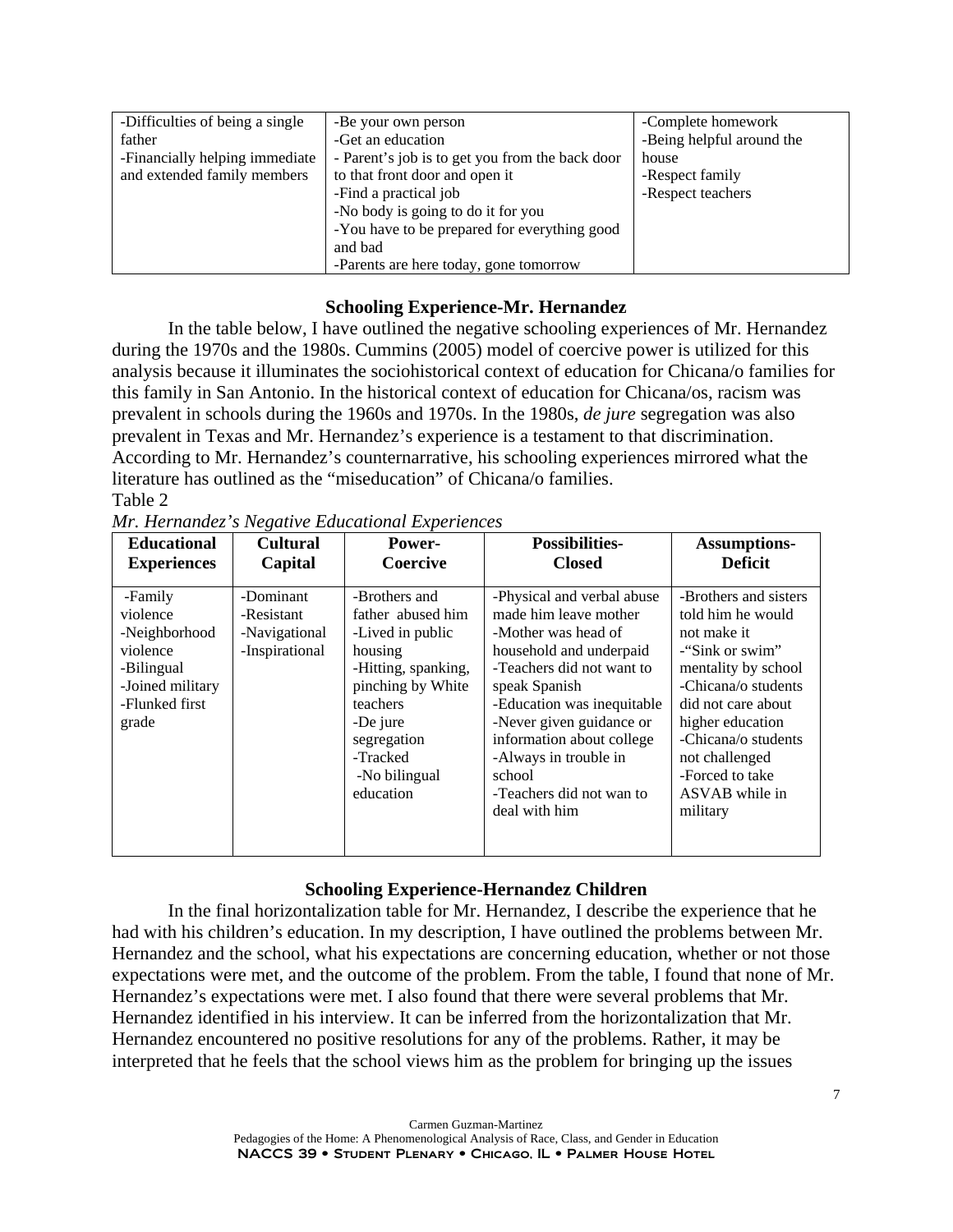outlined below. Finally, it appears that although his children are making it through the "educational pipeline," he doesn't credit the school for their success; the success belongs to the College Éxito Program.

Table 3

*Mr. Hernandez's Experience with his Children's Teachers* 

| Problem                                                   | <b>Parent Expectation</b>                                                                             | <b>Expectation</b><br>(Met or Not Met) | <b>Outcome</b>                                                                                                                                                                         |
|-----------------------------------------------------------|-------------------------------------------------------------------------------------------------------|----------------------------------------|----------------------------------------------------------------------------------------------------------------------------------------------------------------------------------------|
| -Hernandez children not<br>challenged by<br>curriculum    | -Teachers help students learn                                                                         | -Expectation not met                   | -Parent believes that<br>children are not taught in a<br>meaningful way                                                                                                                |
| -Edward had four<br>teachers in<br>Kindergarten           | -Teachers are a "second<br>parent" and display a genuine<br>interest in students                      | -Expectation not met                   | -Parent believes that schools<br>today are "worse" compared<br>to the past                                                                                                             |
| -Questioning teachers'<br>practices                       | -Teachers will have a<br>"devotion" to their job                                                      | -Expectation not met                   | -Parent believes that he will<br>be seen as a "bad" or "irate"<br>parent                                                                                                               |
| -Teacher fails to<br>communicate that child<br>is failing | -Teacher will communicate<br>with parent about child's<br>academic progress<br>throughout the quarter | -Expectation not met                   | -Parent believes "no<br>remedy" is offered<br>-Teacher communicates<br>failing grades one week<br>before report cards sent<br>home via e-mail                                          |
| -Child is failing                                         | -Teachers will assist child<br>through tutoring or by<br>providing extra assignments                  | -Expectation not met                   | -Parent believes that<br>"packet" given to his child<br>is not enough to help with<br>failing grade<br>-Child does not receive<br>tutoring or challenging and<br>meaningful extra work |
| -Parent's values are<br>different than school's<br>values | -School and teachers will<br>value parent's worldview<br>about education and learning                 | -Expectation not met                   | -Parent believes that school<br>perceives him as a person<br>that does not care, does not<br>understand, or does not<br>"notice" problems                                              |

## **Essence of the Experience**

 In this counternarrative, Mr. Hernandez described his schooling experiences during the 1970s and 1980s in San Antonio. Like the schooling experiences described by his children, Mr. Hernandez's experiences are also overwhelmingly negative. These negative experiences echo the literature in this study which found that schools are embedded with racism and that Chicana/os have overcome difficult obstacles in completing their education. The social structures that Mr. Hernandez encountered in his education were *de jure* segregation, racist and uncaring teachers, and neighborhood violence. The social structures of uncaring teachers, discrimination, and the school did not value his beliefs, were also present in his children's education. Mr. Hernandez states that education is not that different from when he went to school. While explaining the problems he encountered in his children's schools, the following emerged: uncaring teachers,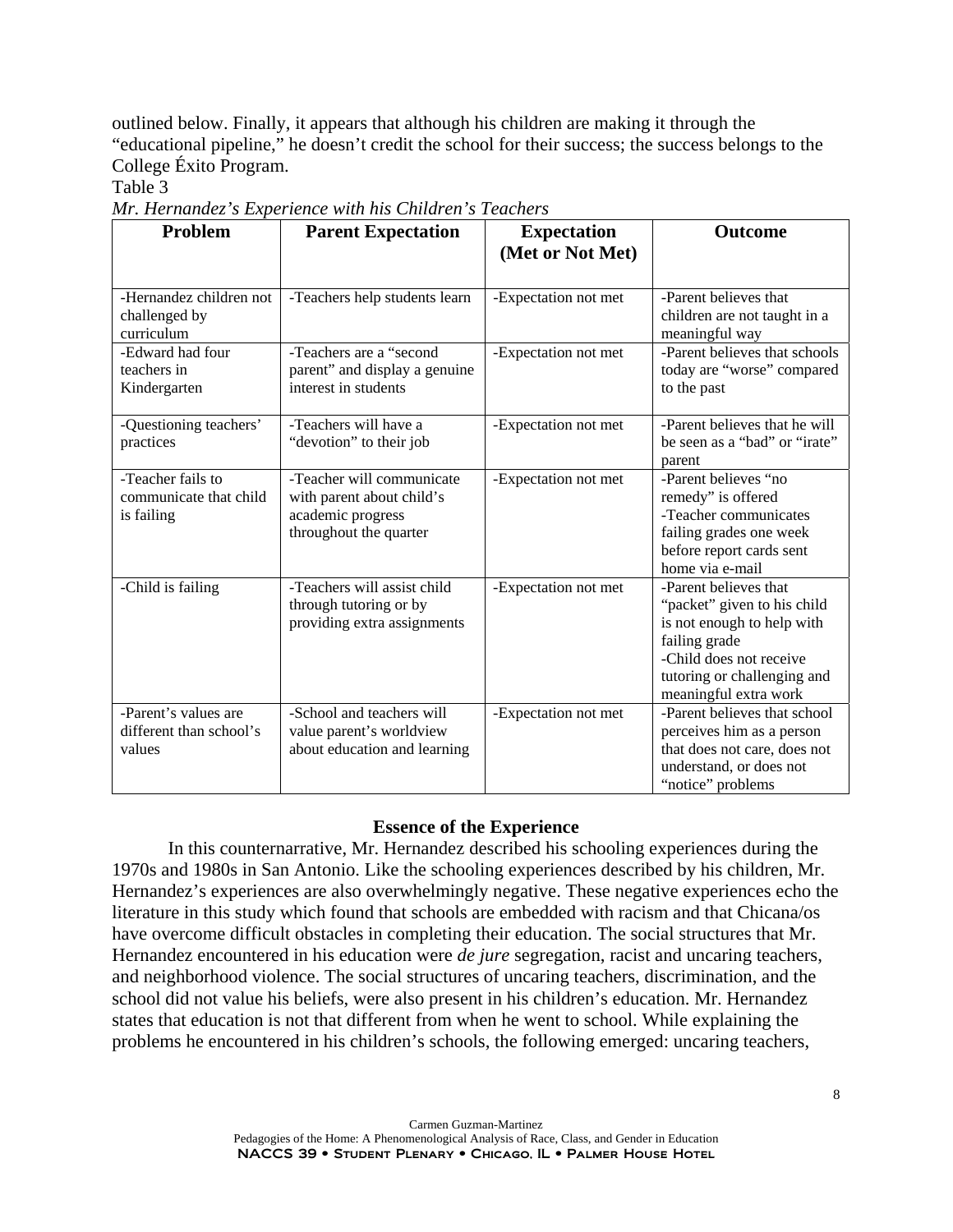lack of efficient communication, and the notion that he was seen as the "problem." It can be inferred that his experience with his children's schooling is also negative.

## **Summary/Conclusion**

 This study has two overarching themes, the sociohistorical context of education for a Chicana/o family living in Texas and the ways in which Chicana/o youth are socialized through the use of funds of knowledge. The funds of knowledge explored in this paper included *consejos*, *cuentos*, and *respeto*. From the horizontalization table on funds of knowledge, funds of knowledge are imparted by Mr. Hernandez to his children as way to ensure that they stay on a good and successful path to higher education and self sufficiency. In this sense, the children are learning about *educacíon*. The concept of *educacíon* for Chicana/o families means more than just "education"; it implies that children will continue to use the values that were passed down from previous generations. Those values are the guides that will help them throughout their life when making decisions regarding school, work, and the raising of their own children. This phenomenological approach posits that the socialization process for this particular family is not without conflict between Victoria and Mr. Hernandez. This theme provides the context for understanding my research question concerning the role that gender plays into the lived experiences of Chicana youth. Further, as the essence of the phenomenon explained in this study, we are also provided insight into the ways that race, class, and language also shape those lived experiences.

## References

- Castro, R. G. (2001). *Chicano folklore: A guide to the folktales, traditions, rituals and religious practices of Mexican-Americans.* Oxford: University Press.
- Creswell, J. (1998). *Qualitative inquiry and research design: Choosing among five traditions.* Thousand Oaks: Sage Publications.
- Creswell, J. (2003). *Research design: Qualitative, quantitative, and mixed methods approaches (2nd Ed.)*. Thousand Oaks: Sage Publications.
- Cummins, J. (2005). "Commentary on part III: Can schools effectively challenge coercive power relations in the wider society?" In T. L. McCarthy (Ed.), Language, literacy, and power in schooling (pp. 283-294). Mahwah: New Jersey.
- Delgado Bernal, D. (1998). Using a Chicana feminist epistemology in educational research. *Harvard Educational Review, 68* (4), 555-582.
- Delgado Bernal, D. (2001). Learning and living pedagogies of the home: The mestiza consciousness of Chicana students*. Qualitative Studies in Education, 14* (5), 623-639.
- Delgado-Gaitán, C. (1994). Consejos: The power of cultural narratives. *Anthropology & Education Quarterly, 25* (3), 298-316.
- Delgado-Gaitán, C. (2004). *Involving Latino families in schools: Raising student achievement through home-school partnerships*. Thousand Oaks, CA: Corwin Press.
- Donato, R. (1997). *The other struggle of equal schools: Mexican Americans during the Civil Rights era*. Albany, NY: SUNY Press.
- Elenes, C. A. (2006). "Transformando fronteras: Chicana Feminist transformative pedagogies." In Delgado Bernal, D., Elenes, C. A., Godinez, F. E. & Villenas, S. (Eds.),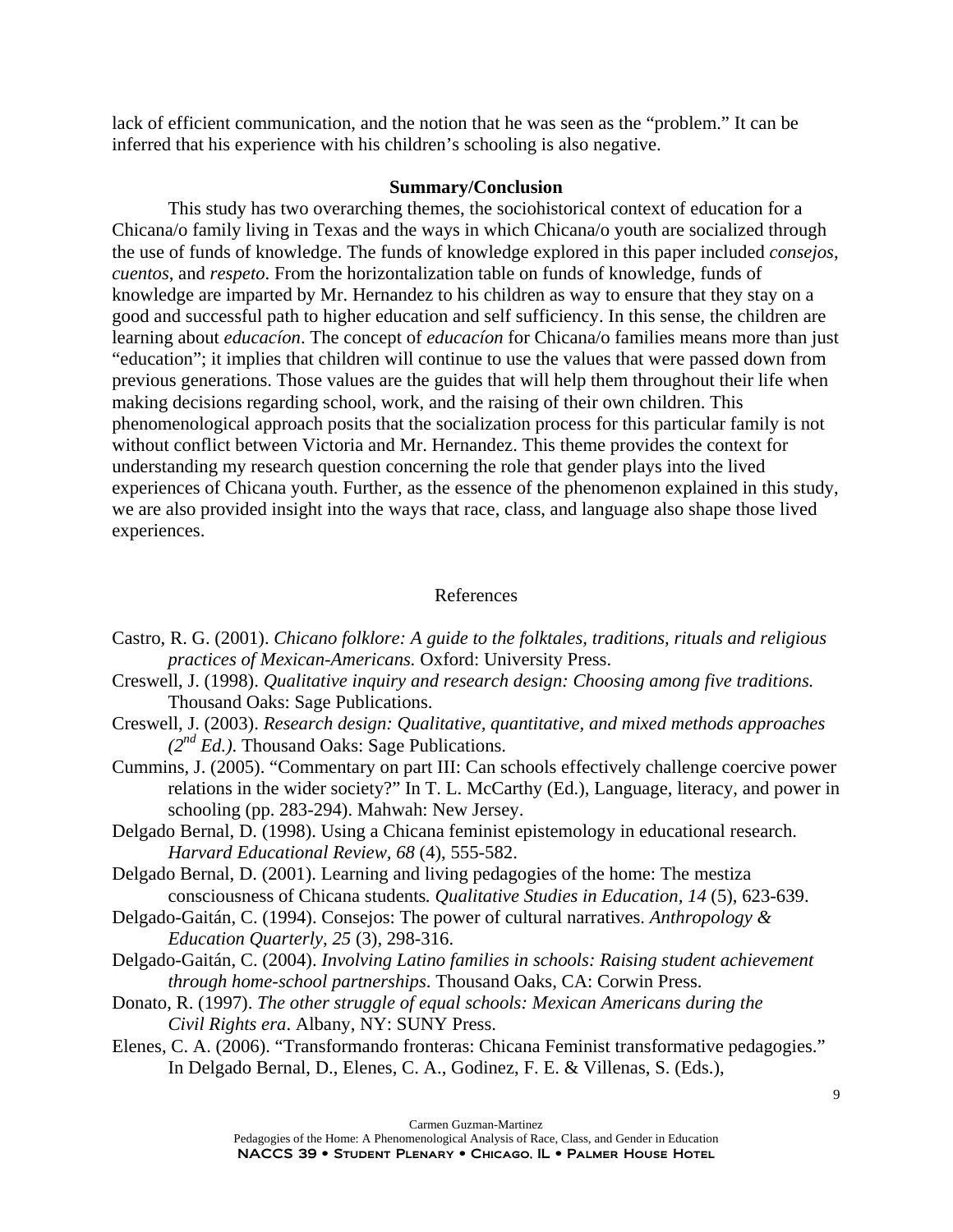C*hicana/Latina education in everyday life* (pp. 245-259). New York: State University of New York Press.

- Flores, B. (2005). "The intellectual presence of the deficit view of Spanish-speaking children in the educational literature during the  $20<sup>th</sup>$  century." In P. Pedraza & M. Rivera (Eds.), *Latino education: An agenda for community action research* (pp. 75-98)*.* New Jersey: Lawrence Erlbaum Publishers.
- Gaspar de Alba, A. (1998). *Chicano art: Inside/outside the master's house*. Austin: The University of Texas Press.
- Glesne, C. (1999). *Becoming qualitative researchers (2nd Ed.)*. NY: Longman.
- González, N. and Moll, L. C. (2002). Cruzando el Puente: Building Bridges to Funds of Knowledge. *Educational Policy, 16* (4), 623-641.
- Lopez, G. R. (2003). The (racially neutral) politics of education: A Critical Race Theory perspective. *Educational Administration Quarterly, 39* (1): 68-94.
- McLaren, P. (2007). *Life in schools: An introduction to critical pedagogy in the foundations of education (5th edition)*. Boston: Pearson.
- Moll, L. C., Amanti, C., Neff, D. & González, N. (1992). Funds of Knowledge for Teaching: Using a Qualitative Approach to Connect Homes and Classrooms. *Theory into Practice, 31*(2), 132-141
- Moustakas, C. (1994). Phenomenological research methods. Thousand Oaks: Sage.
- Ochoa, G. (2004). *Becoming neighbors in a Mexican American community: Power, conflict, and solidarity.* Austin: University of Texas Press.
- Pedraza, P. & Rivera, M. (Eds.). (2005). *Latino education: An agenda for community action research.* New Jersey: Lawrence Erlbaum Publishers.
- Pizarro, M. (2005). *Chicanas and Chicanos in school: Racial profiling, identity battles, and empowerment.* Austin: University of Texas Press.
- Ruiz, V. L. (1998). *From out of the shadows: Mexican women in twentieth century America*. NY: Oxford University Press.
- Solorzano, D. & Yosso, T. (2001). From racial stereotyping and deficit discourse: Toward a Critical Race Theory of teacher education. *Multicultural Education, 9* (2), 2-8.
- Soto, G. (1993). The bike from a summer life. In T. A. López (Ed.), *Growing up Chicana/o*, (pp. 233-236). New York: Avon Books.
- Valdés, G. (1996). *Con Respeto: Bridging the distances between culturally diverse families and schools*. NY: Teachers College Press.
- Valencia, R. R. (1997). Conceptualizing the notion of deficit thinking. In R. Valencia (Ed.), *The evolution of deficit thinking in educational thought and practice* (pp. 13-41). NY: Falmer Press.
- Villenas, S. & Deyhle, D. (1999). Review essays, critical race theory and ethnographies challenging the stereotypes: Latino families, schooling, resilience, and resistance. *Curriculum Inquiry,* 29(4), 413-445.
- Villenas, S. & Moreno. M. (2001). To valerse por si misma between race, capitalism, and patriarchy: Latino mother/daughter pedagogies in North Carolina. *International Journal of Qualitative Studies in Education,* 14(5), 595-602.
- Yosso, T. (2005). Whose culture has capital? A critical race theory discussion of community cultural wealth. *Race, Ethnicity, and Education, 8* (1), 69-91.
- Yosso, T. & Solórzano, D. (2006). Leaks in the Chicana and Chicano educational pipeline.